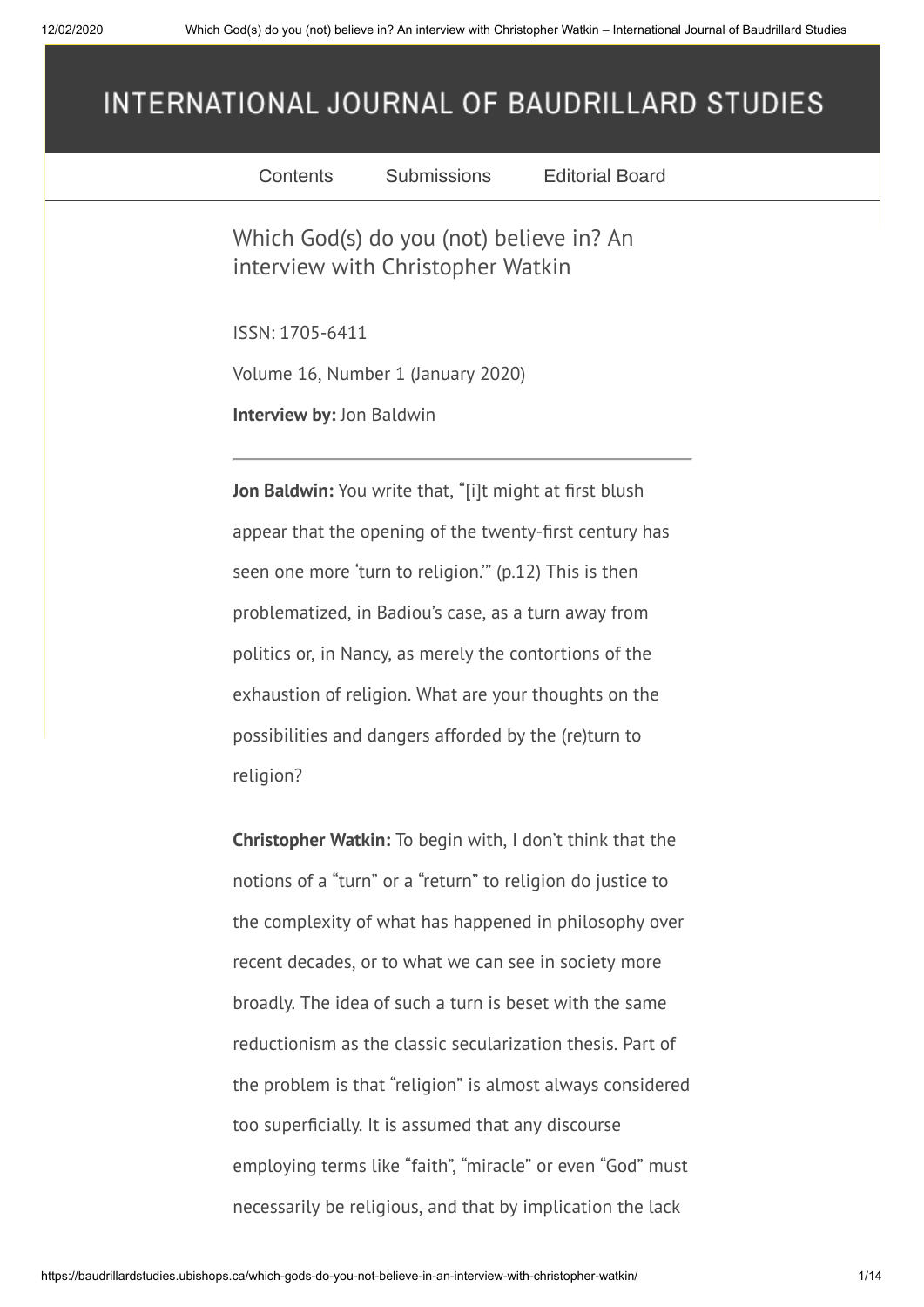of such terms is a reliable indication of the absence of religion. This is a grave error. Meillassoux, for example, is very happy to embrace the notion of miracle, and sees it as an important proof that God does *not* exist. I have critiqued elsewhere this sloppy tendency to go hunting for religious words, and have given it the name ["ornitheology"](https://christopherwatkin.com/2013/12/06/of-ornitheology/). So one of the dangers, perhaps the main one, is a careless or superficial understanding of what it is that constitutes the religious in the first place, such that one can turn away from or towards it.

If we dig below the surface and think about religion not in terms of listening out, bingo-like, for certain key terms but as a series of structures or rhythms of thought and life then the problem is more acutely posed but no more easily answered. The difficulty is this: what counts as a "religious" way of thinking or acting? Nancy takes to task the sort of position that Badiou holds, characterising it as clinging onto what he calls the move of the "Christmas projection", the idea of a historical rupture that arrives suddenly and changes everything, like the incarnation in Christianity. But in his own terms Badiou has no problem inscribing his crucial historical break – the rupture of the matheme from the mytheme – within a non-religious story. So how are we to decide what counts as "religious"? Is Badiou's account of history religious, or isn't it?

It is often assumed in this debate that any intellectual move present within religion is necessarily religious, or in other words that religion holds the copyright on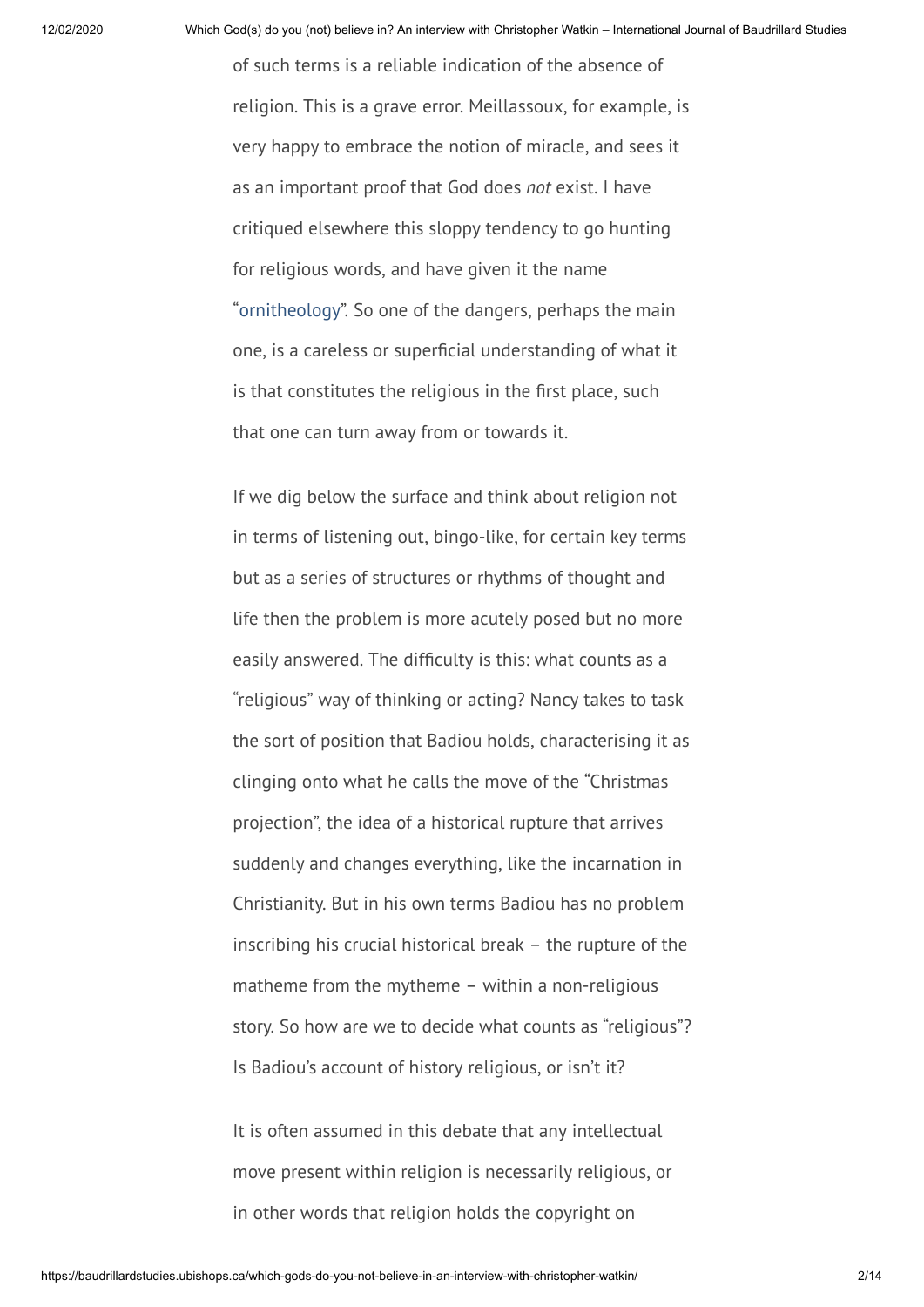everything it thinks and does, with the consequence that when non-religious thought uses those same moves it only ever does so illegally. This is too simple. We need to be careful to make the distinction, case by case, between, on the one hand, the various moves and structures of religious thought and, on the other hand, what is assumed to be irreducible the "religiosity" of certain ways of thinking. Not all religious ways of thinking (in the first sense) are necessarily "religious" (in the second sense). But some are… so there are no quick and easy answers.

Let's take faith as an example. In the book I trace Nancy's argument that every philosophical position must sooner or later recur to a principle or set of starting assumptions that it cannot establish in its own terms, because without them it cannot think anything at all. If positing such principles is a moment of "faith" then faith is universal. Where do you go from there? Do you conclude that there is a "religious" moment in all thought, or do you conclude that faith is not religious after all? Neither of those two answers is rendered unavoidable simply by virtue of the ubiquity of faith. Some other value or assumption must be brought in, explicitly or implicitly, to inform our answer, but what? Whatever that supplement may be, it remains that to identify a moment of faith within a particular philosophical system would not, in this case, imply anything at all about whether that system were part of a "turn to religion" or not in any deep sense.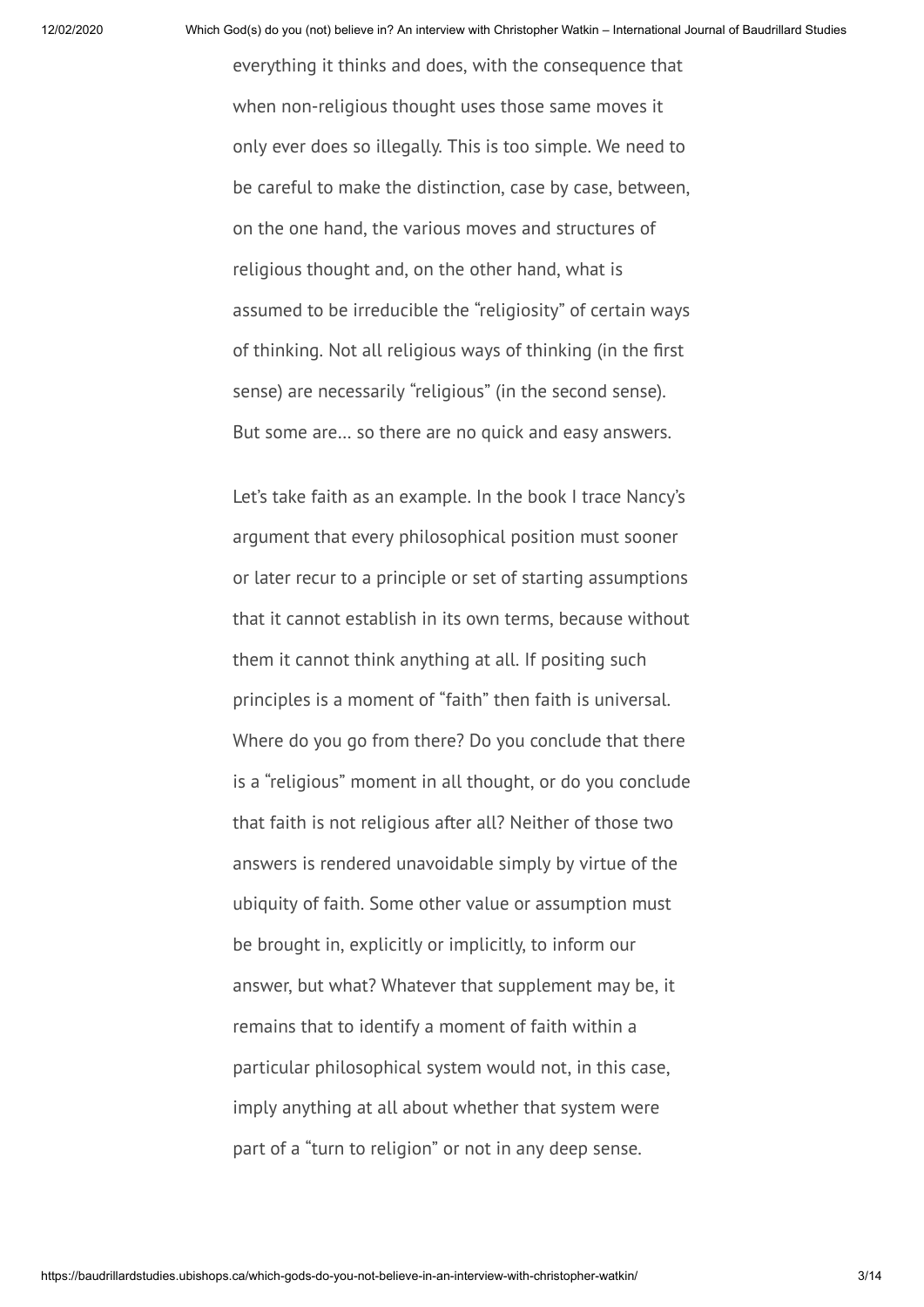To sum up, I think the notion of a "turn to religion" assumes too much and says too little. It assumes too much when it proceeds on the basis that there is something identifiable and localizable called "religion" away from which we have turned and to which we can return, whereas I think a much finer-grained analysis is afforded if we understand modern philosophy in terms of a series of ways of reconfiguring the moves and structures of religion rather than departing from them and then returning. The "turn to religion" says too little, finally, because it does not ask what  $-$  for me at least  $$ is the really important question: what makes a particular intellectual move "religious" in the first place?

**Jon Baldwin:** *Difficult Atheism* opens with the suggestion that French philosophy is trying to come to terms with the death of God more rigorously than ever before, to think 'without God', and move "beyond the simple term 'atheism". (p.1) Insofar as the book concerns itself with difficult atheism(s) can you say something about this simple term 'atheism'? And what are your thoughts on the popular atheism of the so-called 'Four Horsemen of atheism' (Dennett, Dawkins, Hitchens, and Harris)? In these cases it would seem that atheism, no less than theism, can be used as a pretext, a rhetorical cover, and manipulated in ulterior causes?

**Christopher Watkin:** The main problem with atheism as it is usually understood is that it assumes one or more of the structures of the theism it seeks to deny. What is not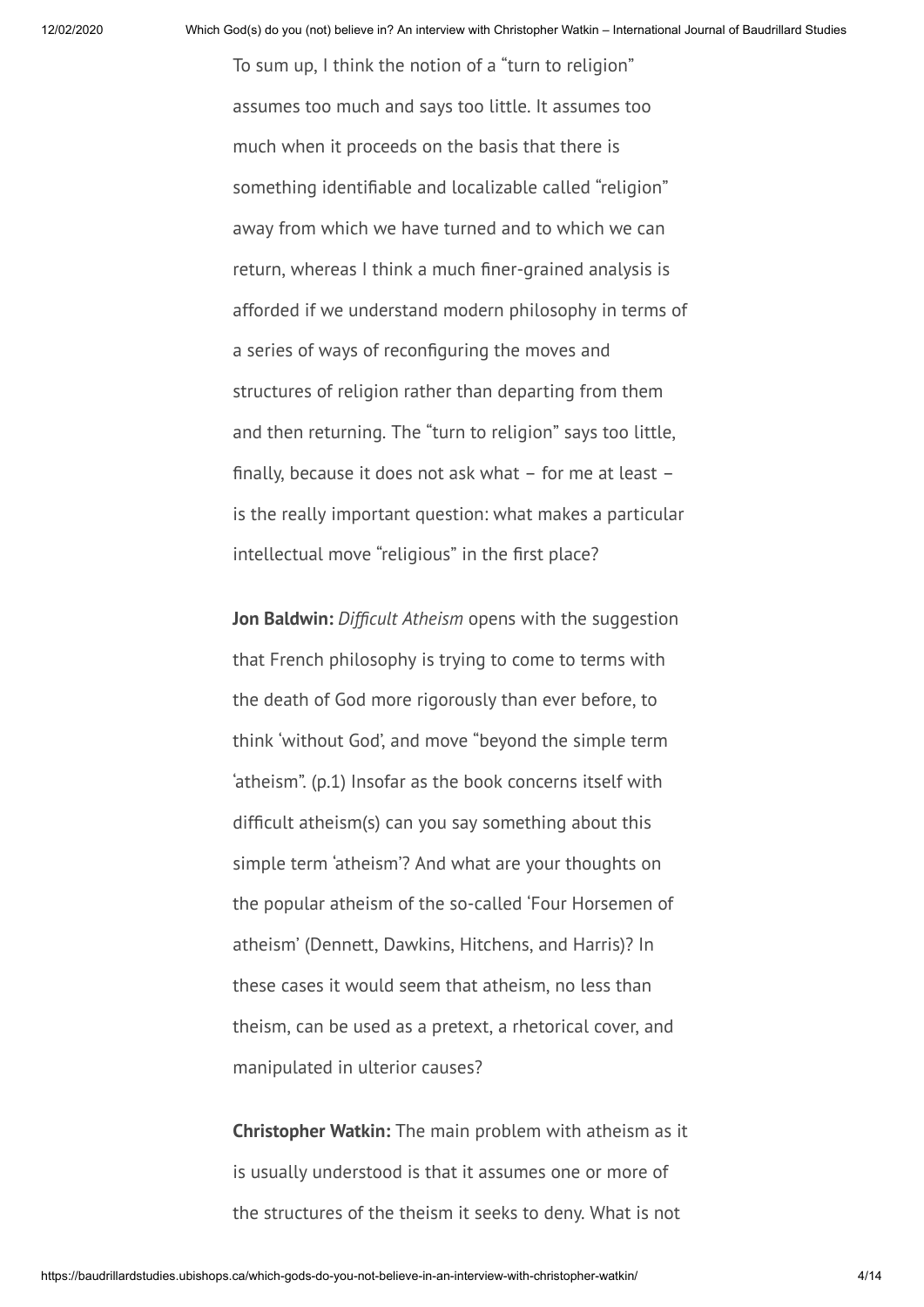often made explicit in discussions of atheism is that it can do this in two separate ways. The first way is what in the book I call "residual" or "ascetic" atheism. This view accepts the religious account of reality according to which certain notions that have traditionally been central to our way of thinking and living in the world rely on a transcendent deity: trans-historically and transculturally invariant notions of truth and justice, to give two of the main examples. This residual atheism feels obliged to renounce all such notions when it turns its back on God, and there is perhaps no passage which shows this more vividly than the madman parable in Nietzsche's *Die fröhliche Wissenschaft*. More broadly, this type of atheism tries to live in one half of the religious universe: the half which Heidegger, in the essay 'Nietzsches Wort: Gott ist tot' calls the "sensible" as opposed to the "supersensible". It inherits this religious split more or less unquestioningly, and merely dispenses with one of the two domains.

The second option, and here we are getting closer to the Four Horsemen you mentioned, is "imitative" or "parasitic" atheism. Whereas residual atheism, to its credit, is aware that certain patterns of thought rely on notions of transcendence and personality that are readily afforded by the Western monotheistic religions but extremely difficult (if not impossible) to achieve without God, imitative atheism insouciantly ploughs on under the impression that it can neatly excise God from the picture without having in any fundamental way to rethink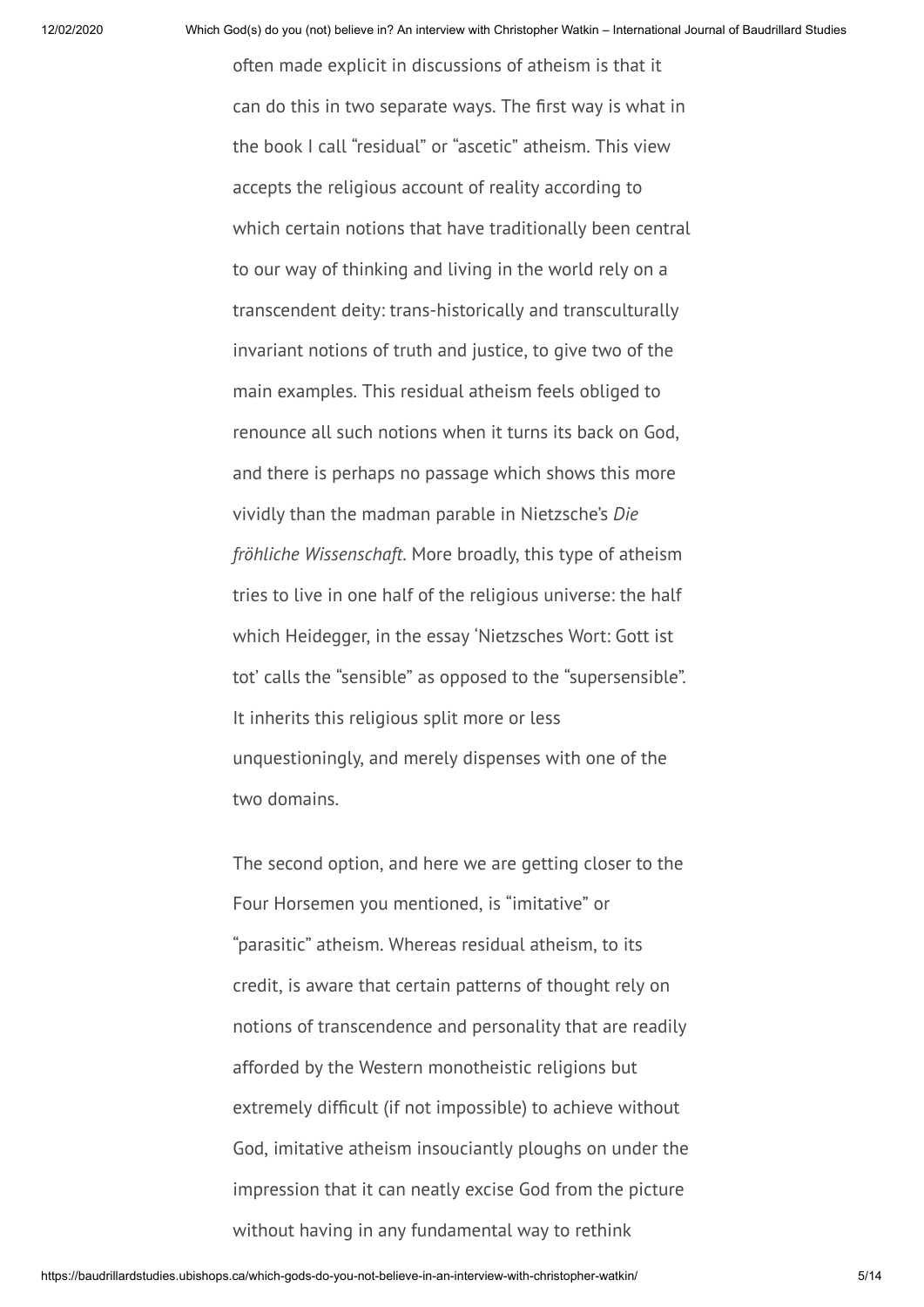notions like truth and justice. This atheism, I argue in the book, remains structurally parasitic upon the religion that it rhetorically rejects.

So to bring these ideas together, what we are really dealing with here, schematically at least, are two extremisms. The first assumes that nothing touched by religion can survive the death of God, and the second proceeds as though the death of God changes nothing apart from the erudite theological detail of divine existence. They are the mirror image of each other, just as both of them – in different ways – mirror theism.

It is also worth stressing that "residual" and "imitative" atheism are ideal types rather than absolute categories, and almost all atheistic positions will conjure with some sort of combination of the two. Nevertheless, we can say that they share the common difficulty of defining themselves in terms of the very thing they seek to deny. This is one of the reasons why, as I said in my response to the previous question, I think it is more helpful to think in terms of restructuring or reconfiguring religious modes of thinking and living rather than walking away from them completely and then returning to them. Religion runs too deep in our intellectual tradition to be sloughed off like an overcoat.

**Jon Baldwin:** Jean Baudrillard (2001: 131) suggested that, "if the hypothesis of God has disappeared – if He is indeed dead, as Nietzsche said – we still have to deal – now, and for a long time to come – with His Ghost and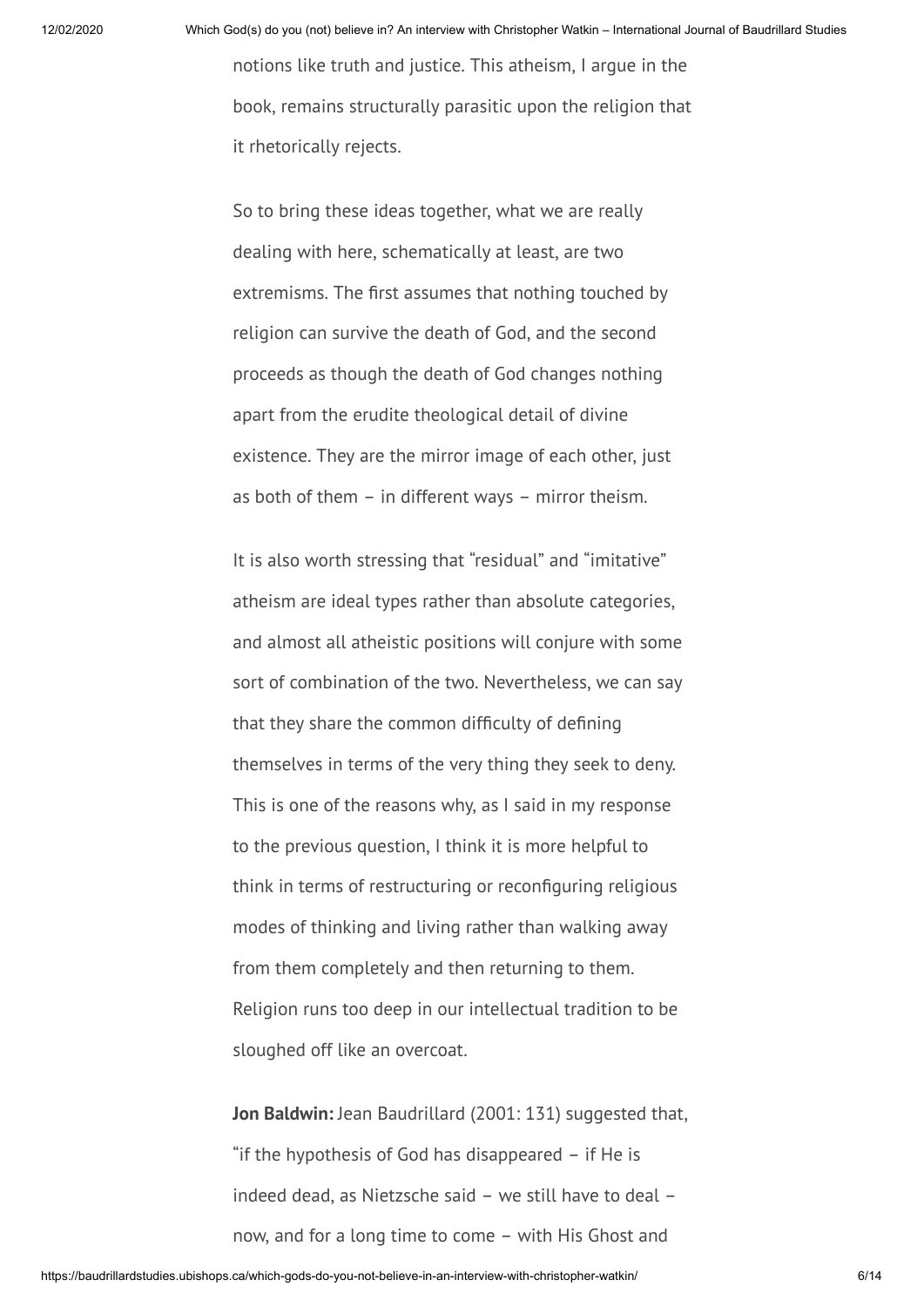His metastases." It seems to me that Difficult Atheism concerns itself with this situation, this Ghost and growths, and the possibility or otherwise of thinking without them?

**Christopher Watkin:** That's an interesting summary, but I would draw the line somewhat further back than Baudrillard. The key moment is not the disappearance of the God hypothesis but rather its emergence, in other words the moment at which God appears within the intellectual landscape precisely as a hypothesis, as an object of human thought rather than as its ground. That is the point at which, structurally speaking, God ceases to be God; the disappearance of the hypothesis merely dots the i's and crosses the t's.

I fear that Baudrillard's formulation is committing the same error I identified in relation to the "turn to religion" in response to a previous question. We cannot arrive at an adequate understanding of our current situation if we try to approach it in terms of thinking "without God". There are two reasons for this. First of all, such an approach fails to interrogate to what extent the different elements of thinking "with" God are irreducibly religious: it assumes that religion has the copyright on everything it touches, or in Baudrillard's terms that everything that resembles religion in any way is necessarily a spectre of the divine. Secondly, it assumes that it is possible fully and finally to exorcise all such spectres, which  $-$  as Nancy argues – itself resembles a characteristically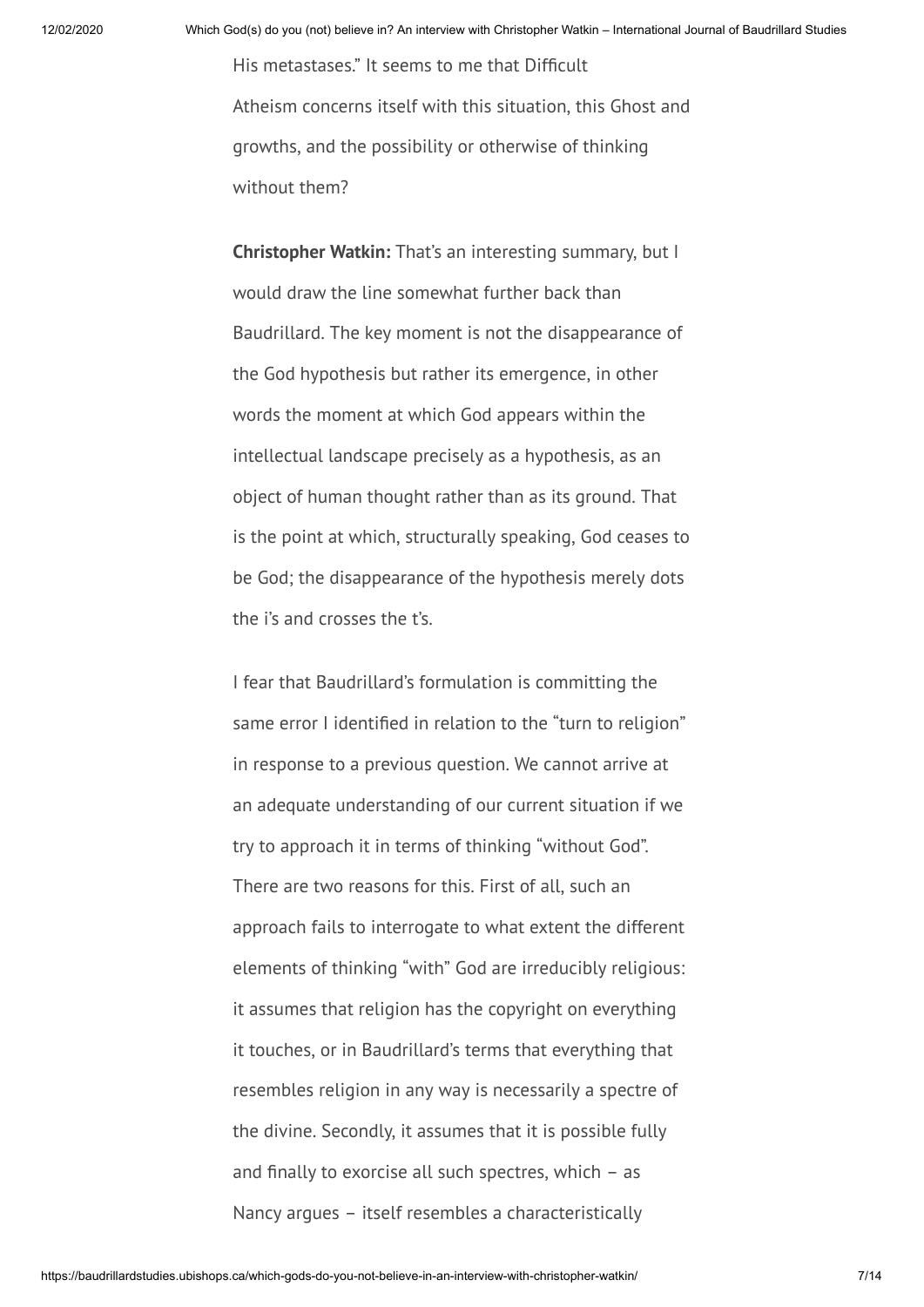religious move. So again, it's impossible to respond to this question adequately before addressing the more fundamental issue of what counts as "religious" or as a ghost of God in the first place. Setting up the problem in terms of "thinking without God" forces us to answer in of two ways: either that we can think without God, or that we cannot. Both of these answers alike, however, assume a black-and-white understanding of being with and without God, which is part of what I want to challenge in the book.

**Jon Baldwin:** In a 'religionless' interpretation of Christianity, blending Lacan and Żiżek, Peter Rollins (2015: 65) has written that, "[t]he radical reading of Paul's work on the dark glass is that the event nestled within Christianity signifies the smashing of the barrier, and further, that this destructive act doesn't reveal a fullness, but rather confronts us with the traumatic revelation of an empty space." The latter sentiment here seems to particularly resonate with, and illustrate, your notion of "theology's colonisation of residual atheism" (p.8) which "finds itself quickly consumed by the unfolding narrative of the God whose death it hails" (p.9). What are the dangers of certain post-religious theologies colonising ascetic atheism, and "incorporating atheism's moves within its own trajectory"? (p.10)

**Christopher Watkin:** Dangers for whom? For atheism, the danger is that an ascetic position positively invites a post-metaphysical theological response. To put it crassly,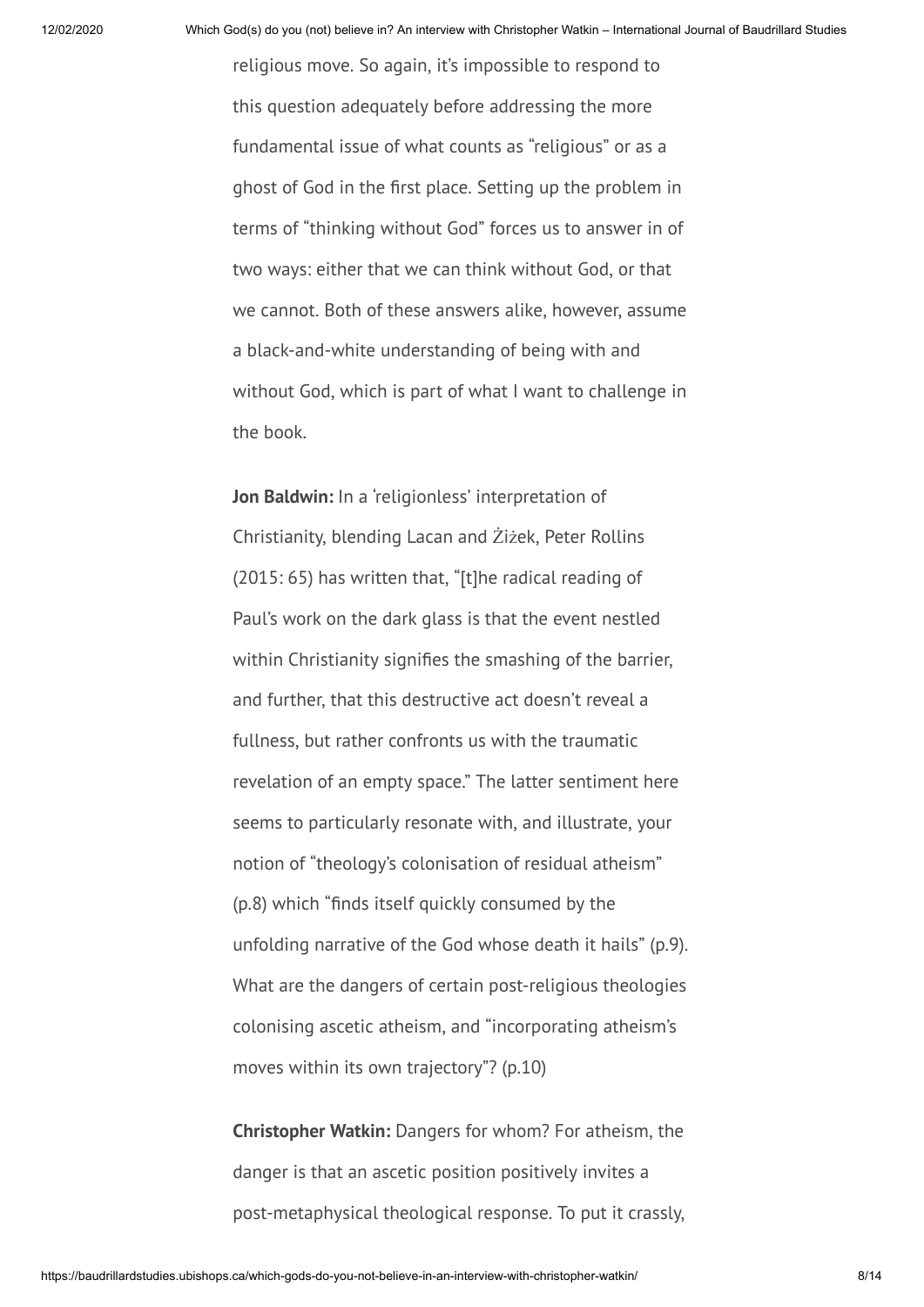having killed the God of metaphysics residual atheism finds itself surprised by a religion that never believed in that God anyway, and it sees itself pressed into service as the handmaid of a post-metaphysical theology, relegated to the status of a stepping stone on the way to a theological rebirth. It indignantly finds out that it positively facilitates the very thing it thought it was eradicating.

For theology, on the other hand, the danger is in parasitizing ascetic atheism, in uncritically embracing the trajectory of the death of God in its own terms, in such a way that post-metaphysical theology maintains only a superficial, semantic, distinction from atheism while being structurally indistinguishable from it. In other words, the danger for atheism is that it wakes up to find itself theological after all, and the danger for theology is that it looks at itself in the mirror and sees only atheism. The extent to which these two situations are seen as "dangers" will, of course, depend on one's understanding of what atheism, and theology, are and should be, and that opens a new set of questions about the complex reasons for adopting one fundamental philosophical set of assumptions over another. I treat these questions briefly in the book, but a full analysis would require a second volume.

One final word here: these two dangers  $-$  which I have sketched here only in their broadest terms – are not completely compatible with each other. If (as the first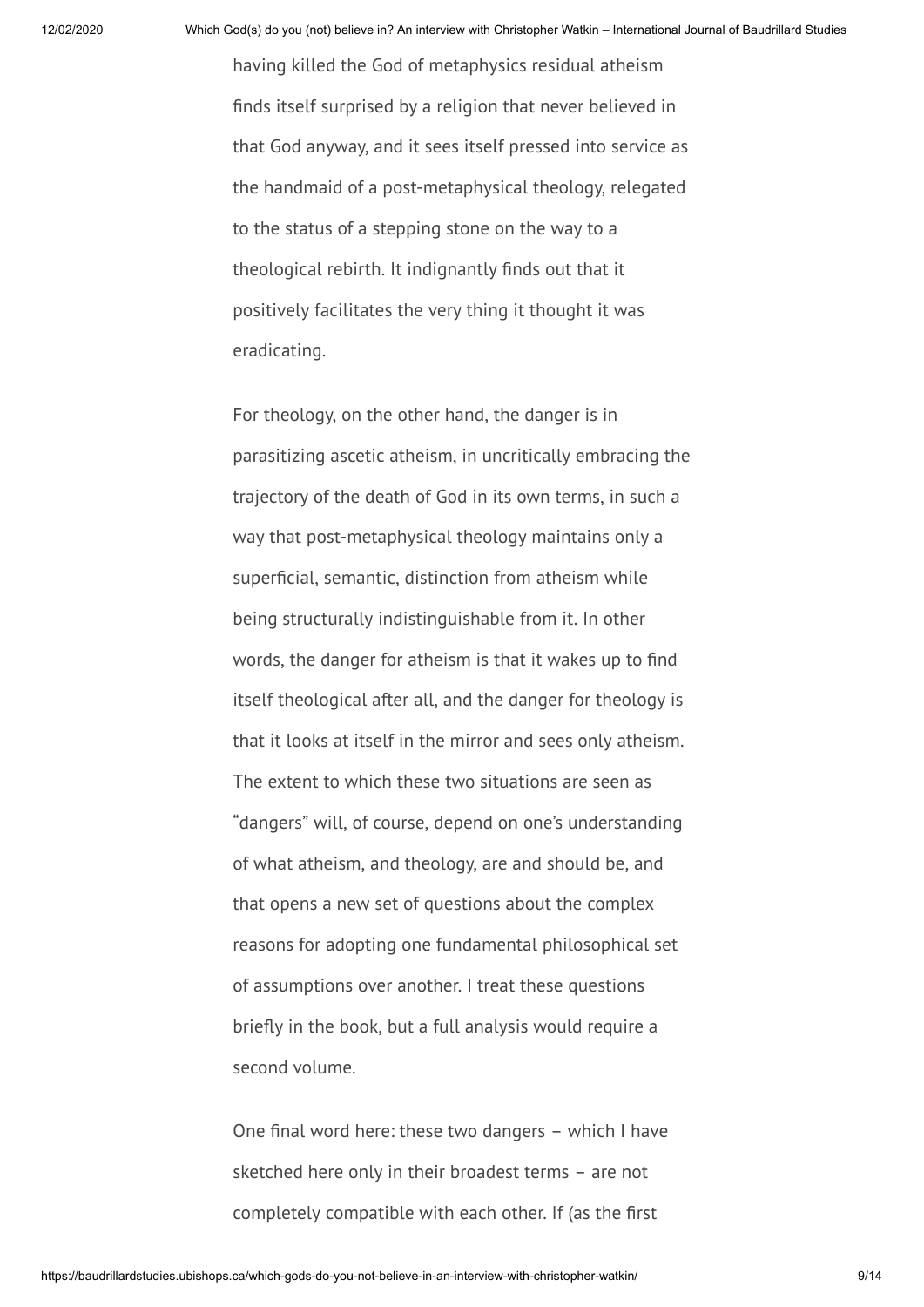danger suggests) atheism finds itself a stepping stone on the way to a theological rebirth, then it would seem hard to reconcile with a theology that (according to the second danger) is structurally indistinguishable from atheism. Does atheism find itself turned into theology, or is theology turned into atheism? Surely both cannot simultaneously be the case. This, once more, is why postsecular theology needs to be analysed with tools subtler than the theology/atheism binary. Just because it calls itself "theology" it does not necessarily follow that postsecular theology is different to atheism, nor can we assume it to be the case that "atheism" simpliciter does not already perform quite adequately some, most or even all of the moves of this "theology". As a prolegomenon to such a deeper analysis, the first question to each of these positions could usefully be "which God(s) do you (not) believe in?"

**Jon Baldwin:** If imitative and residual atheisms were there old game, then the new game is announced to be the attempt to move beyond these positions and approach what you term 'post-theological integration.' Here, "[a] thinking radically without God is integrated with a retention of the notions otherwise associated with God." (p.13) You identify and discuss elements of this project in the work of three 'post-theological' thinkers: Alain Badiou's 'axiomatic atheism', Jean-Luc Nancy's 'atheology', and Quentin Meillassoux's 'divine inexistence'. There is a huge risk of simplification, but could you indicate the trajectories here? How might each move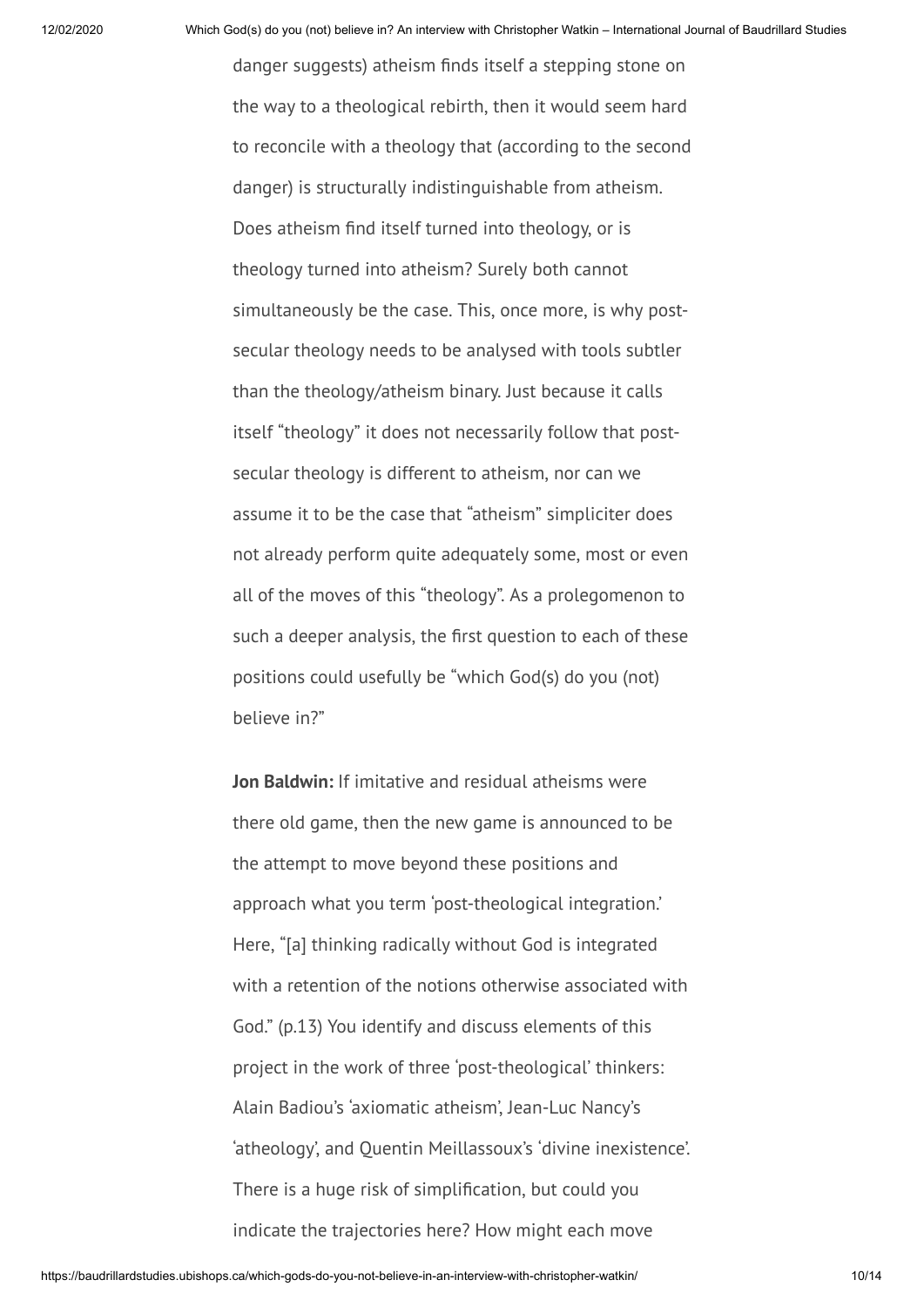beyond imitative and residual atheism, whilst not "renounc[ing] the notions associated with such gods – namely, truth and justice"? (p.13)

**Christopher Watkin:** With the understanding that any brief response to this question is necessarily going to be very reductive, let me go right ahead and reduce. Badiou sets off down the road of post-theological integration by insisting that "nothing is inaccessible". In other words, there is nowhere off limits to human reason, no sacred or mystical place for God to be hiding. He then seeks to draw a commitment to universalism and equality out of his mathematical ontology in terms of what he calls a "Platonism of the multiple". It is axiomatic set theory that gives us the Republican equality and revolutionary impetus that characterize both Badiou's philosophy and his interventions into political debates.

Nancy resists the "Christmas projection" in Badiou's thought – namely the idea of "a pure and simple birth" either of Christianity or a similarly epoch-changing moment "which one fine day comes along and changes everything". His own path to theological integration passes through his "deconstruction of Christianity", seeking not to leap out of Christianity in one bound (which he dismisses as a religious move), but – as he puts it – to be faithful to something in Christianity deeper than Christianity itself, a certain movement of self-surpassing for which Christianity has only ever been the "front man". He, like Badiou, also seeks to draw a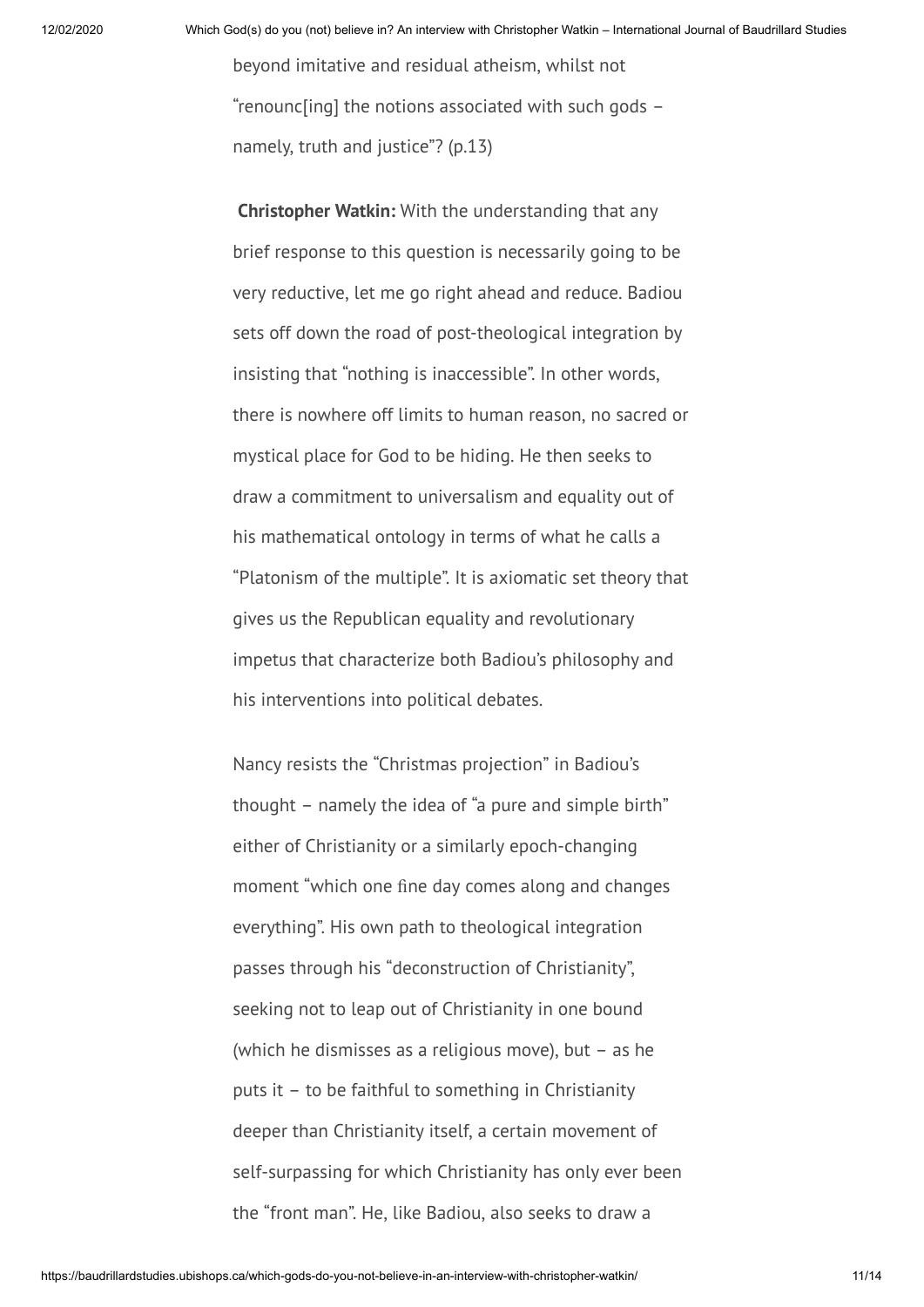certain ethic out of his ontology, but in this case it is not axiomatic set theory but what he calls singular plural being.

Meillassoux provides the most spectacular example of post-theological integration in the book, summed up nowhere more succinctly than in his determination to believe in God not in spite of the fact that he does not exist, but because he does not exist. Meillassoux denies himself no morsel from the cornucopia of religious delights: miracles, resurrection, justice, even a messianic figure he calls the Child of Man. On what basis can he allow himself such religious fancies within a resolutely non-theistic frame? Through his principal of factiality, according to which there is no necessary being and the only necessity is contingency itself: things could always be otherwise. If nothing is necessary and anything could be otherwise then miracles and resurrection pose no problem, in fact they can be brought as evidence for the absence of any absolute or necessary laws. There are some difficulties with this position, especially when it comes to justice, but they would take too long to unpack here.

In passing, it's interesting that almost all Meillassoux scholars seem embarrassed by this overtly religious discourse in his thought, prominent though it is in 'The Divine Inexistence'. It seems that we don't know what to do with someone who denies the existence of God but believes in the resurrection, and this I suspect is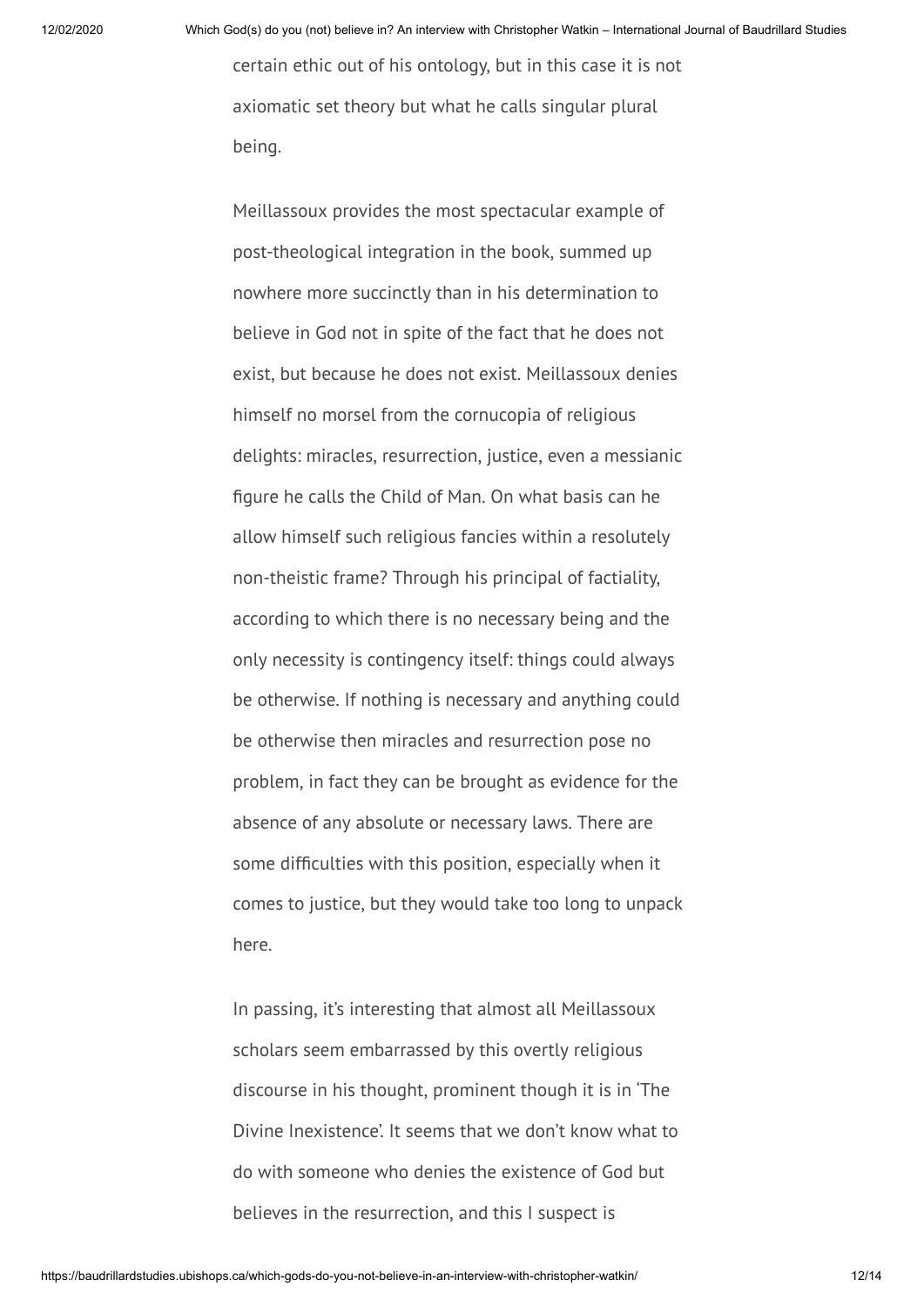testament to the way in which contemporary thought still holds fast to the oil-and-water binary of theology and atheism that I have been labouring in these answers to expose as inadequate and superficial, and that perpetuates all the simplifications that beset the split between residual and imitative atheism.

## **About the Author:**

**Jon Baldwin** is from the London Metropolitan University.

**Christopher Watkin**, Monash University, is author of a number of works including French Philosophy Today, New Figures of the Human in Badiou, Meillassoux, Malabou, Serres and Latour (2016) and Michel Serres: Figures of Thought (2020). This interview concerns the ideas in his Difficult Atheism: Post-theological thought in Badiou, Nancy and Meillassoux (2011)

## *References*

Baudrillard, Jean (2001) *Impossible Exchange*. London: Verso.

Rollins, Peter (2015) *The Divine Magician: The Disappearance of Religion and the Discovery of Faith*. New York: Howard Books.

Watkin, Christopher (2011) *Difcult Atheism: Posttheological thought in Badiou, Nancy and Meillassoux*. Edinburgh University Press.